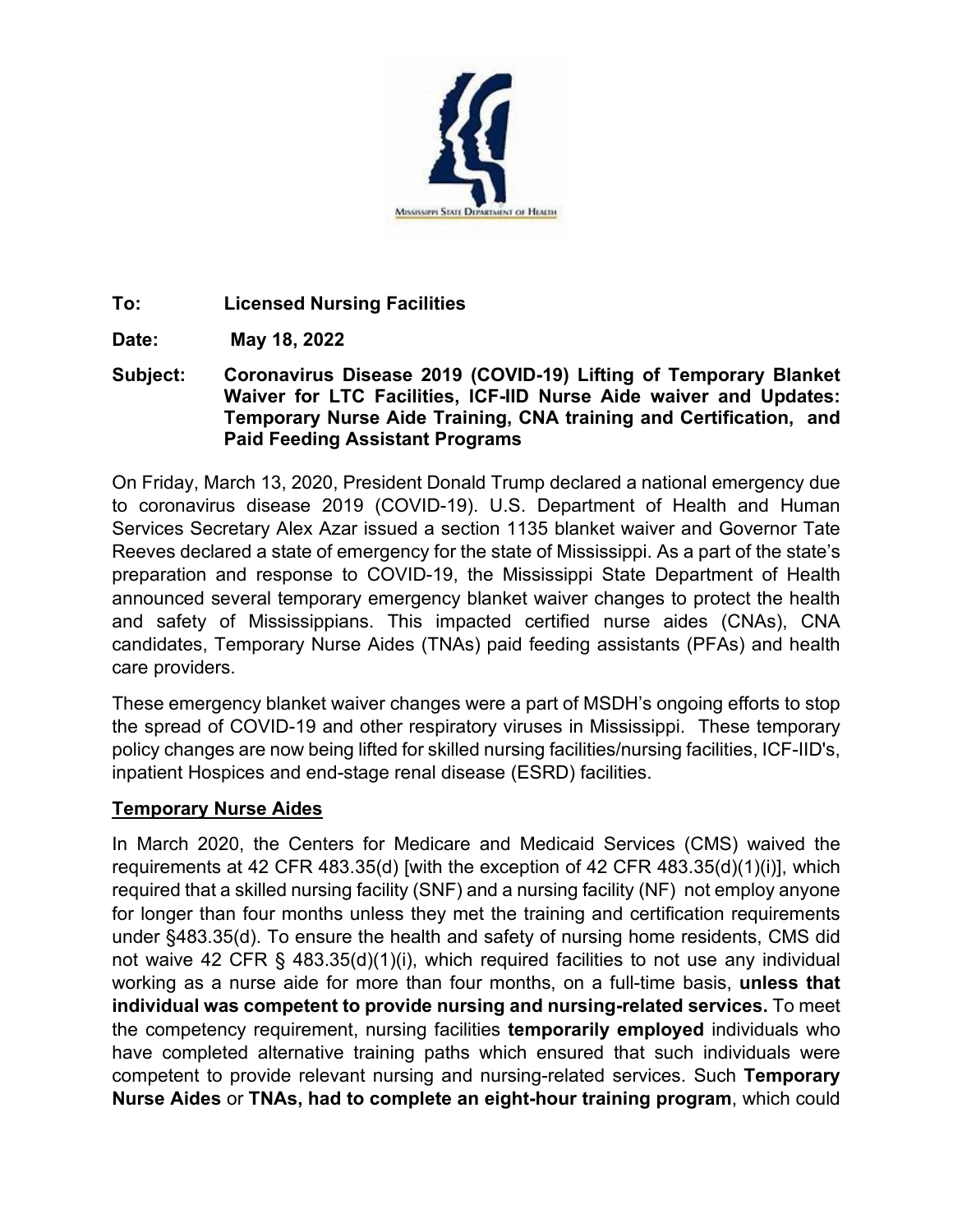

be conducted on-line and **receive at least eight hours of clinical training** in a simulation environment, or in health care facility under the direction of an RN. A skills check off, was to be kept in the facility, and was also **required** to be completed to assure competency prior to, the Temporary Nurse Aide being allowed to perform nursing assistant tasks. They were also to be paired with Certified staff while training.

The nursing facility was required to send a list of any Temporary Nurse Aides hired under this waiver program weekly, to the MS State Dept. of Health CNA Coordinator. If the worker terminated for any reason, the CNA Coordinator was also to be notified.

**Lifting of the Temporary Blanket Waiver** - According to QSO-22-15-NH issued by CMS, The Pandemic waiver for Temporary Nurse Aides will cease as of June 7, 2022, and all Temporary Nurse Aides who were working in that capacity will have 4 months (Until October 7, 2022) to "Bridge" to a Certified Nurse Aide Status to be able to continue to work in Certified Long-Term Care (LTC) facilities.

**Eight hours (8**) credit has been given for the on-line course which has been offered by American Health Care Association (AHCA), and National Center for Assisted Living (NCAL). **Forty Hours (40)** has been given for the skills check off portion, which is included on the MSDH website, and needs to be signed off on by a Registered Nurse who has observed the TNA performing the skill. Temporary Nurse Aides have been allowed to perform duties after they have been observed to show **competence** in performing the assigned duty. The **remaining 27 hours** will be classroom time.

The curriculum needs to include **27 hours** of classroom training in the areas defined at 42 CFR §483.152(b), such as respecting resident rights, basic nursing skills, personal care skills, and caring for cognitively impaired residents. A full list is included on the MSDH Website. The same new hire orientation on Abuse/Neglect/Misappropriation/Vulnerable Adults Act would also be required.

### **Testing**

To bridge successfully from TNA to Certified Nurse Aide (CNA) Status, the TNA must meet the requirements at 42 CFR §483.154(b)(i) and (ii) which requires these nurse aides pass a written or oral exam, and demonstrate skills learned. It is required that TNA's take a 2-part test offered by Credentia, the contract company which is used by the State of Mississippi. They must perform successfully 1) a written or oral test, and 2) skills check off to be eligible for Certification in the State of MS.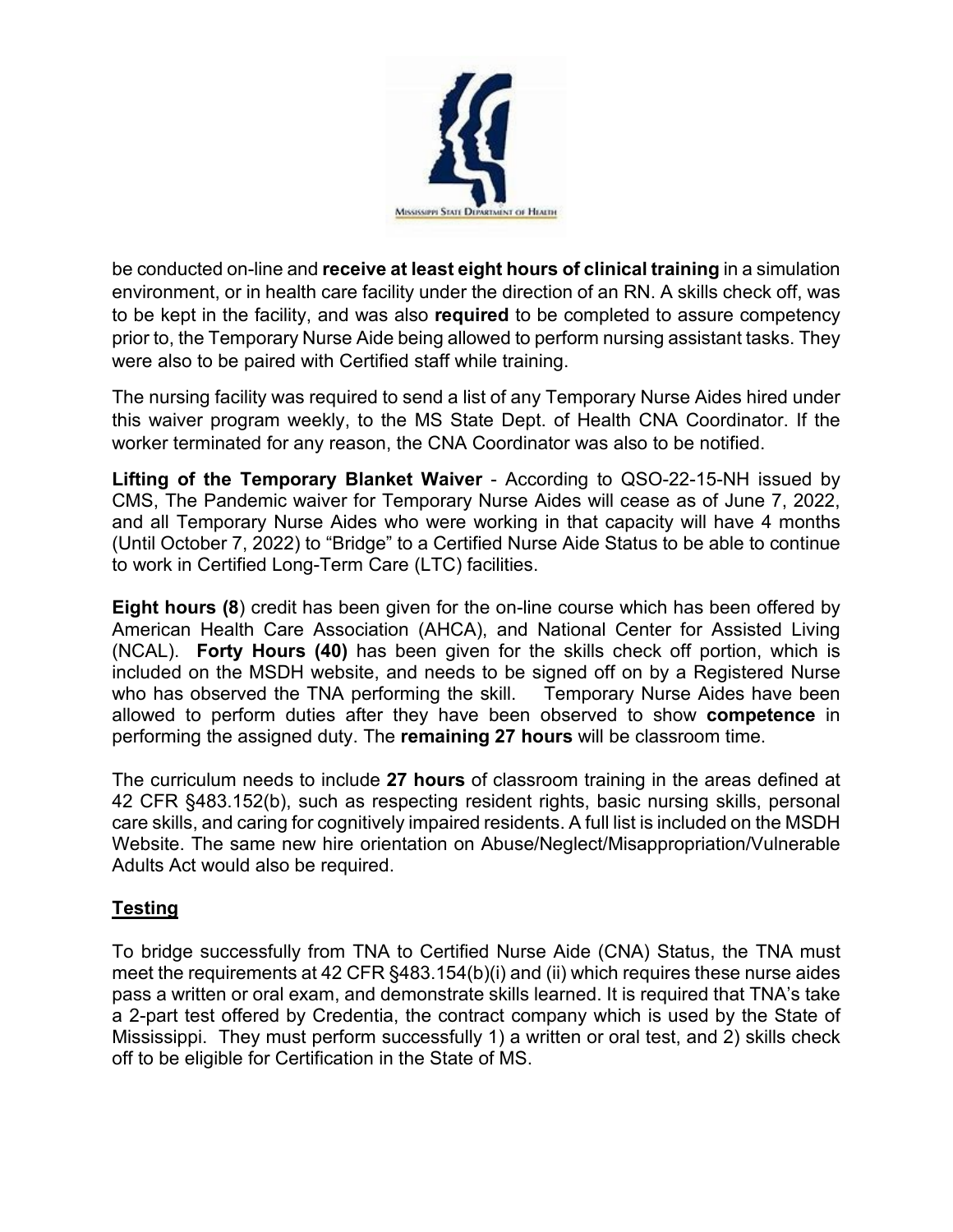

If the TNA has **completed a training program**, and is now ready to test with Credentia, then they should contact Credentia at the Credentia.com website. They should follow the instructions for the **TNA testing application**, and submit the required documentation to include:

~Temporary Certificate of completion of the 8-hour On-line Course.

~Skills check off signed by a facility RN (provided on MSDH Website).

~Copy of Certificate of Completion of Bridge Program 27 hours of classroom Instruction. (Facility creates Certificate).

~Attestation signed by Facility DON on facility letterhead that the TNA has completed all steps to sit for examination. Credentia will send the State CNA Coordinator all documents received for her review. If all are in order, then she will approve Credentia to notify the TNA that they are ready to test and can schedule a testing time. Testing of TNAs must be applied for prior to October 7, 2022 when the TNA Bridge program will end.

# **CNA Training and Certification**

Programs that are currently being taught at community colleges and proprietary schools may now hold classes **onsite**, or online though distance education learning. CNA Course instruction must equal the minimum required 75 total hours.

Clinical instruction: MSDH will allow CNA candidates to receive clinical skills training in

a simulation environment, or in an approved health care facility under the direction of a Registered Nurse (RN). Clinical instruction must equal the required 16 hours.

MSDH is asking all nursing homes that are listed as clinical sites for nurse aide training programs, to grant the students access into the facility for clinicals. The nursing home will screen the students in training, just as they would their regular employees.

MSDH provides a list of approved training courses for Nurse Aides on request. You can request a list of MSDH-approved nurse aide courses by emailing [antanikah.robbins@msdh.ms.gov.](mailto:antanikah.robbins%40msdh.ms.gov)

### **CNA Candidates**

CNA Candidates are those individuals who have completed an approved CNA program and have not yet been able to receive testing by Credentia due to issues with scheduling. These individuals will be allowed to work in facilities beyond their 120-day window, until such time as the next available testing can be arranged by Credentia. Documentation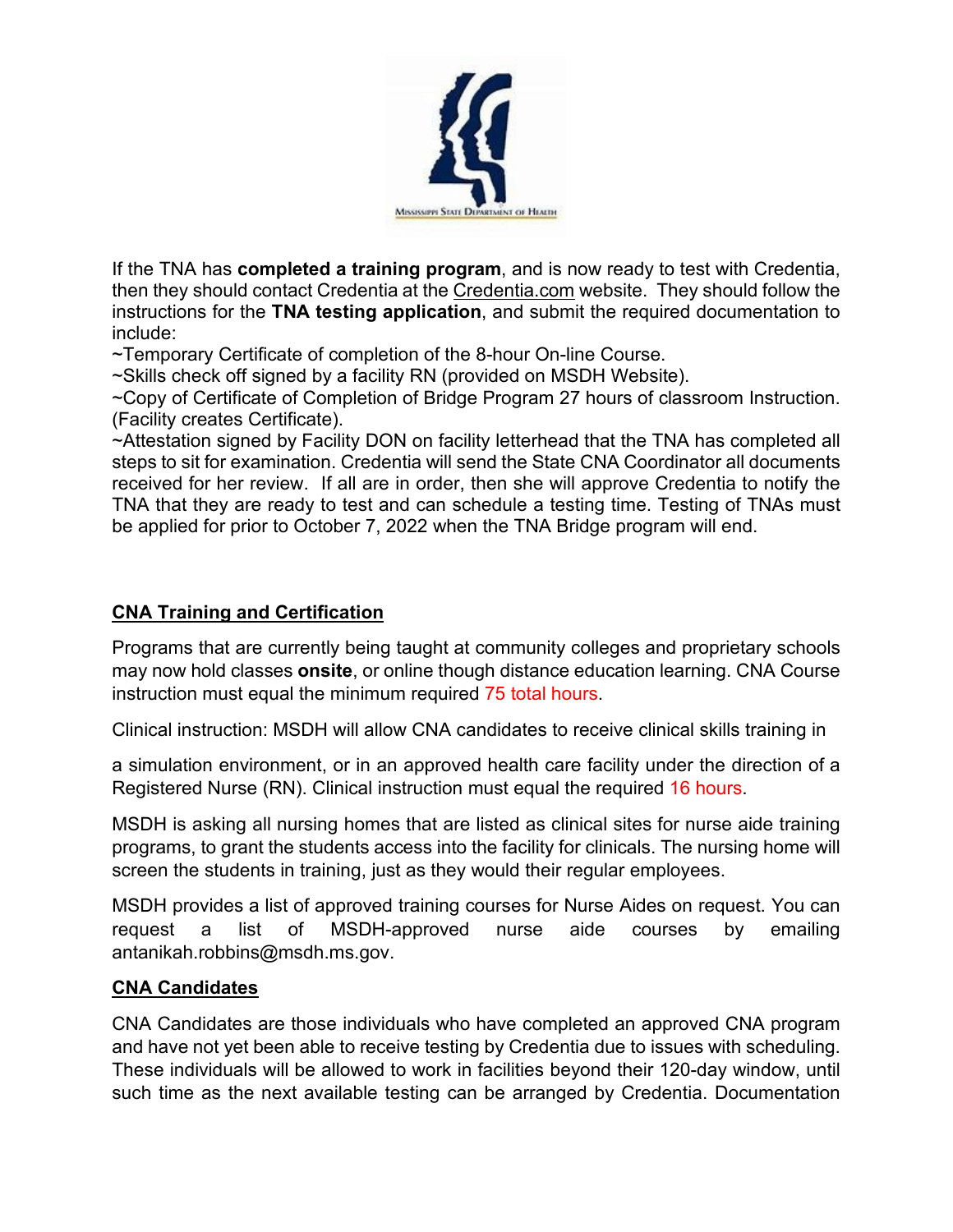

must be maintained on attempts to schedule testing dates. The CNA program may be one provided by an approved facility, or one taught at a community college or proprietary school.

\*\*\*\*We are aware that there may be instances where the volume of aides that must complete a state approved NATCEP exceed the available capacity for enrollees in a training program or taking the exam. This may cause delays in in nurse aides becoming certified. If a facility or nurse aide has documentation that demonstrates their attempts to complete their training and testing (e.g., timely contacts to state officials, multiple attempts to enroll in a program or test), a waiver of these requirements (42 CFR §483.35(d)) is still available and the aide may continue to work in the facility while continuing to attempt to become certified as soon as possible. **\*\*\*\***

### **Reciprocity**

The Mississippi Department of Health Licensure and Certification will continue to honor reciprocity for CNAs. Reciprocity is a process by which a Certified Nurse Aide from another state may qualify for certification in Mississippi by virtue of his/her status in that other state. An individual is only eligible for reciprocity if he/she has been entered on a nurse aide registry in a state, other than Mississippi in accordance with the training and competency evaluation requirements of OBRA '87, as amended, and if the individual is currently listed on that state's nurse aide registry as **ACTIVE and in good standing**. You must apply for reciprocity in Mississippi, however, if the CNA can provide documentation of their active Certification, then they may operate temporarily as a CNA in Mississippi under the blanket waiver provided there are no findings of abuse or neglect on any Nurse Aide registry. Since we are at the **end of the blanket waiver**, CNA's from other states must officially apply for reciprocity in Mississippi. This can be done by requesting a Reciprocity Application Form from [www.PearsonVue.com.](http://www.pearsonvue.com/)

# **Paid Feeding Assistant Programs:**

Applications are still being accepted for the Paid Feeding Assistant Program during this time.